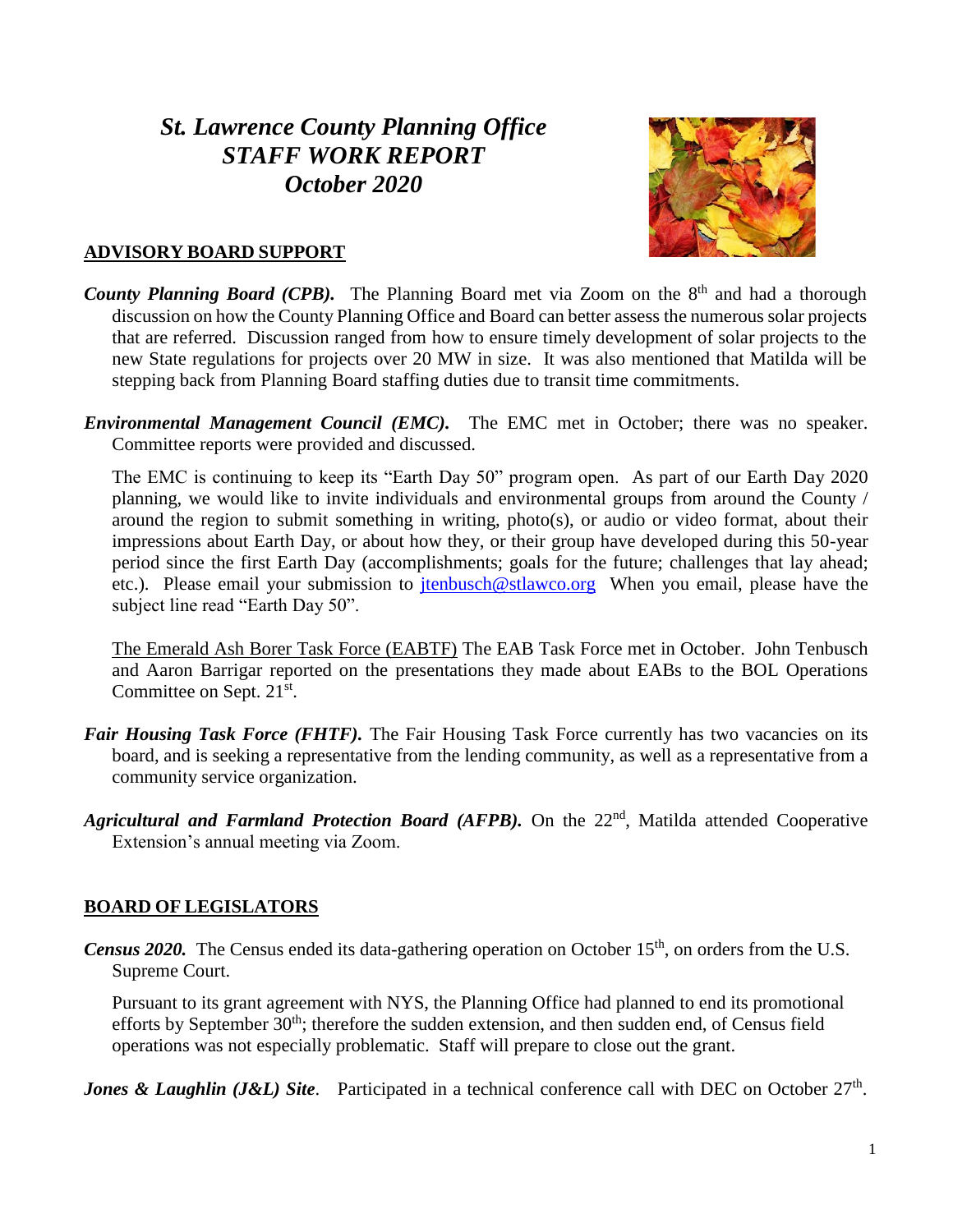Discussion focused in the draft feasibility study; stakeholders to submit formal comments to DEC.

## **COMMUNITY / ECONOMIC DEVELOPMENT**

- *Community Development Block Grants (CDBG).* The Planning Office administers three open grants: the Septic Tank Replacement Assistance Program (STRAP); the 23rd round of the Direct Homeownership Assistance Program, and the third round of its Countywide Housing Rehabilitation Program (CHRP 3).
- *Lead Hazard Abatement Program*. This \$1 million award from the US Department of Housing and Urban Development (HUD) is providing lead-based paint stabilization, or abatement assistance, to low- and moderate-income households throughout the county. In October, the Planning Office, in consultation with its partners, the North Country Housing Council and the SLC Public Health Dept, continued its Lead Hazard Abatement program.

#### **GEOGRAPHIC INFORMATION SYSTEM**

- *COVID19 Mapping.* Since March 31<sup>st</sup>, Dakota and Matilda have prepared daily maps for the County's Public Health Department to track positive, active, and regional cases of COVID-19.
- *Public Transportation Bus Routes.* Dakota continues to work on a countywide public transit map which displays all routes.
- *County Mapping Upgrades.* Installation of ESRI's Enterprise GIS software began at the end of July and is up and operational. Emergency Services, with the help of the Planning Office, has been successful with implementing Enterprise workflows into their operations with the Sheriff's Department and NYS State Police. The Planning Office will begin to experiment with sharing public GIS datasets via the Enterprise website which is: [www.gis.stlawco.org/portal/home.](http://www.gis.stlawco.org/portal/home)
- Parks & Trails New York (PTNY). Staff, Dakota, is working on submitting GIS data to PTNY that highlight recreation trail infrastructure in the County. Data for this project was recently received from the County trails web application and will be submitted in November.

#### **GRANTS MANAGER**

*Grants Notice Distribution.* The Grants Notice is distributed to County Department Heads, Legislators, Superintendents of Schools, local municipal officials and approximately 350 additional individuals representing organizations throughout the North Country.

*Updates.* Received notice of two funding awards:

- Community Services received \$900,000 from the U.S. Department of Justice's Comprehensive Opioid, Stimulant, and Substance Abuse Site-based Program (COSSAP) to implement evidencedbased treatment and recovery services for individuals with Opioid Use Disorder (OUD).
- $\triangleright$  Cornell Cooperative Extension of SLC received \$245,152 from the USDA Farmers Market Promotion Program to advance local foods initiatives. Both applications were submitted in May.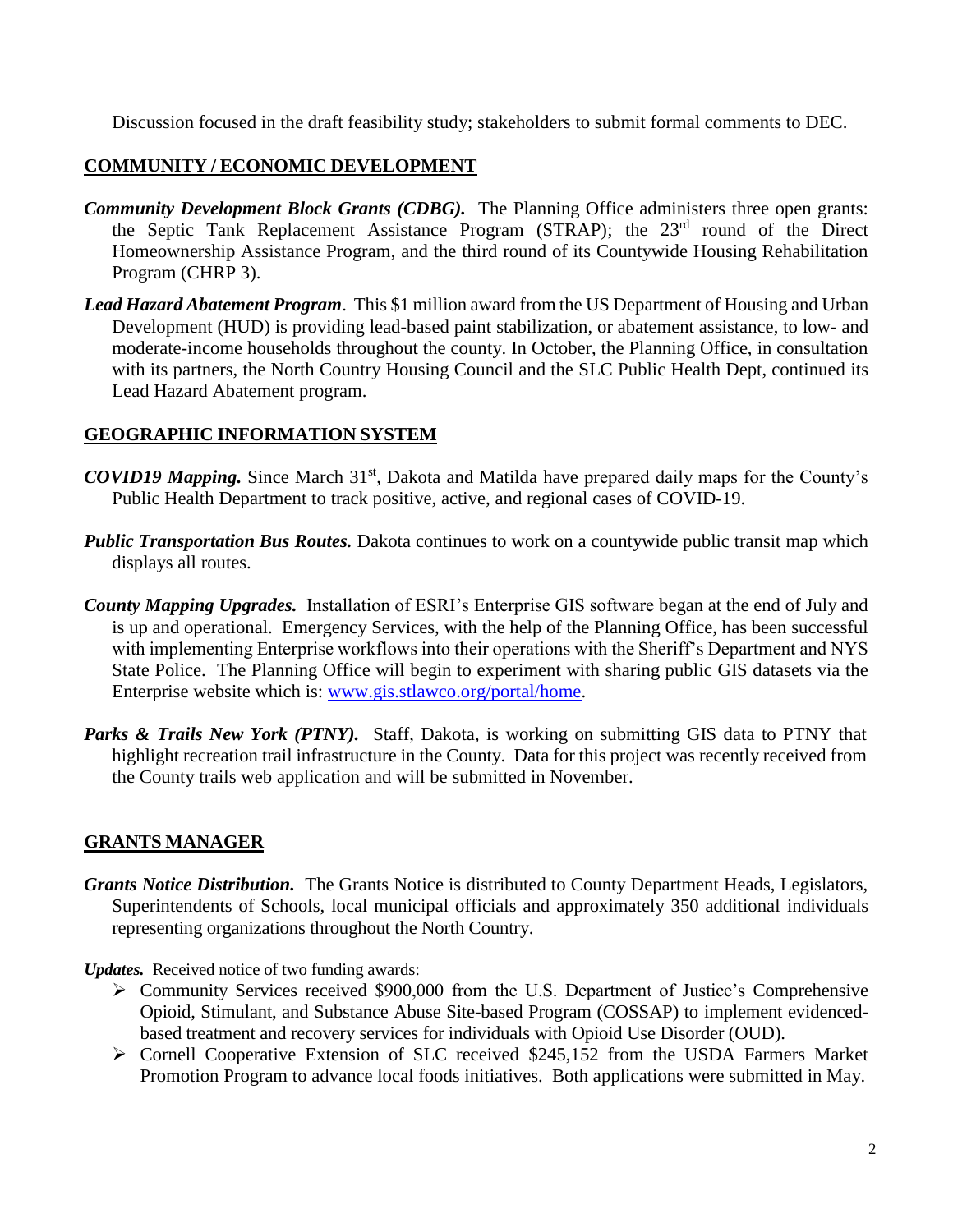- *Hazard Mitigation Plan, 5-Year Update*. Staff are assisting Emergency Services with the required fiveyear update of the SLC Multi-Jurisdictional All-Hazard Mitigation Plan.
- *Misc.* Participated as a panelist in a Regional Arts Roundtable event about grant writing sponsored by the St. Lawrence County Arts Council.

### **PLANNING MATTERS**

- Land Use Training. On the 15<sup>th</sup>, Matilda attended American Farmland Trust's final webinar regarding the siting of large scale solar arrays in New England. On the 16<sup>th</sup>, Matilda attended NY Reef's webinar on municipal tree ordinances and incorporating tree planting elements in site plan review.
- **Town of Canton Zoning Revisions**. On the 19<sup>th</sup>, Matilda met with Town Board members Bob Washo and Jim Smith via Zoom to discuss the conceptual expansion of a residential district in the Town.
- *St. Lawrence River Watershed Revitalization Plan.* This planning project encompasses the entire St. Lawrence River watershed in New York, including some or all of eight counties. The St. Lawrence River Watershed Revitalization Plan (WRP), is scheduled for completion in 2020. For further information, see <http://fcswcd.org/partnerships/st-lawrence-river-watershed-partnership-slrwp/>
- *Town of Hammond Land Use Reg. Revisions.* Staff is beginning a 6-8 month process of reviewing and then drafting an updated land use regulations document. Staff met with the Town and Village committee on October 14<sup>th</sup> in Hammond. Discussion focused on existing conditions and options for updating. The Planning Office will draft three land use regulation examples for the next meeting: a continuation of existing regulations, a single zone format, and a dual-zone (shoreline and rural residential) format. The next meeting is scheduled for November 19, at 6pm, Village Hall.
- *Town of Rossie Land Use Regulations Assistance.* Staff assisted the Town's Planning Board chairman with interpreting its telecommunications local law and updating its appeals process. Also, the Town is considering updating its land use regulations for which it will contract with the Planning Office to conduct.
- *Website.* Lisa and Dakota, with staff input, continue to work on updating/editing the Planning Office page on the County's new website.

# **PUBLIC TRANSPORTATION**

**County Transit System.** On the 1<sup>st</sup>, Matilda met with County Mobility Manager Frank Doldo to draft a budget for the 2020 Accelerated Transit Capital funding application. On the 7th, Matilda conducted a field visit with Highway Engineer Andy Willard, Buildings and Grounds Superintendent Dale Grant, and Social Services Commissioner Cynthia Ackerman to discuss the striping of a bus lane on Judson Street, and to identify where a bus shelter would be installed in front of the DSS building. Based on this meeting, Andy provided Matilda with a cost estimate for the project. Both the 2020 application and the revised 2019 applications were submitted to DOT during the week of the  $19<sup>th</sup>$ . On the  $9<sup>th</sup>$ , the St. Lawrence County Health Initiative held a ribbon cutting for the installation of a solar powered bus